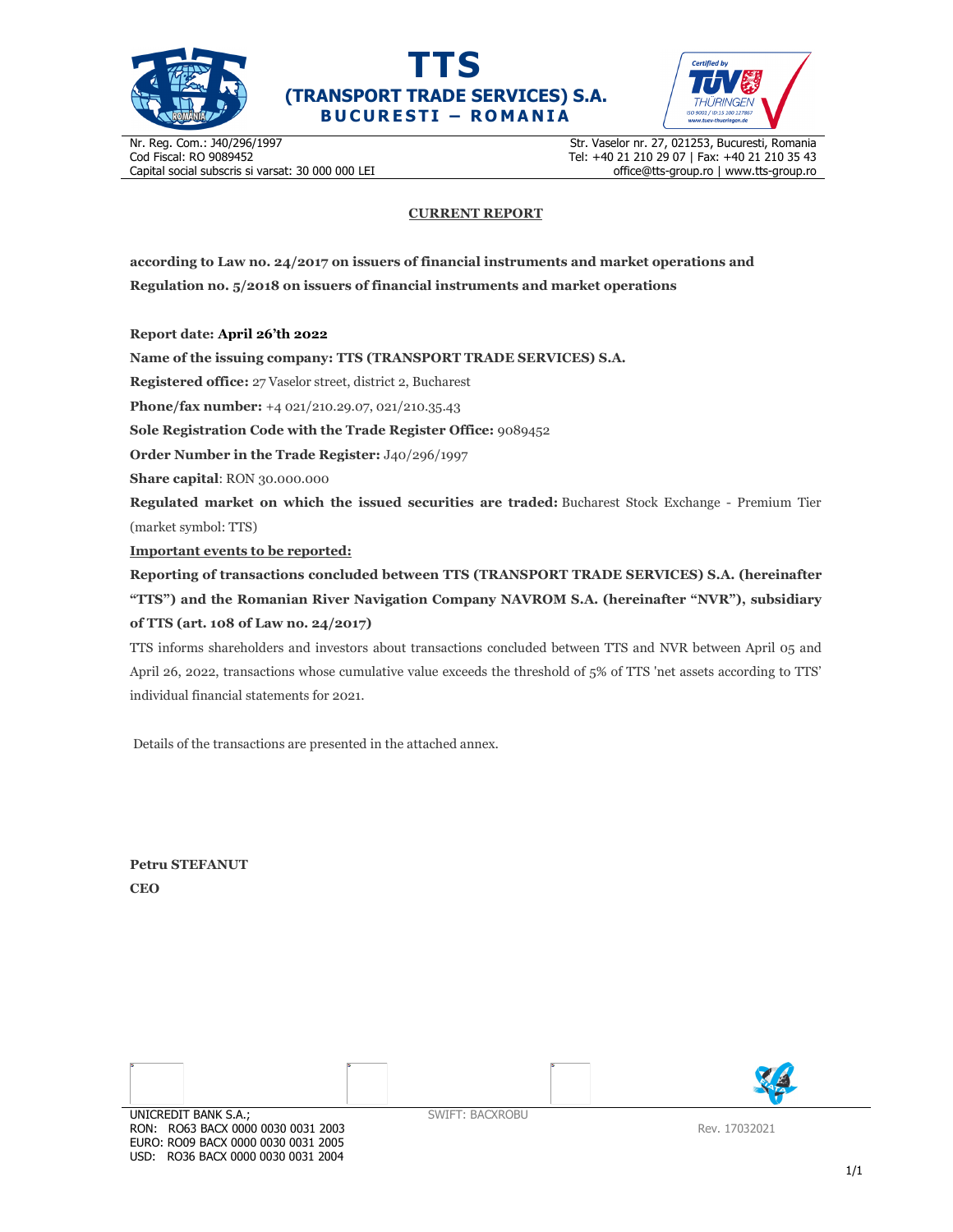

## **TTS (TRANSPORT TRADE SERVICES) S.A. BUCURESTI - ROMANIA**



## Nr. Reg. Com.: J40/296/1997Cod Fiscal: RO 9089452 ANNEX 1 Capital social subscris si varsat: 30 000 000 LEI

Str. Vaselor nr. 27, 021253, Bucuresti, Romania Tel: +40 21 210 29 07 | Fax: +40 21 210 35 43 office@tts-group.ro | www.tts-group.ro

| Beneficiary                                                    | Contract ID          | Cumulated value<br>[RON]<br>05 apr - 26 apr<br>2022 | Contract<br>date | Expiration<br>date | Subject of<br>the<br>contract    | Contract<br>type |    | Guarantees Terms and methods of payment                                | Penalties          |  |
|----------------------------------------------------------------|----------------------|-----------------------------------------------------|------------------|--------------------|----------------------------------|------------------|----|------------------------------------------------------------------------|--------------------|--|
|                                                                | 1238/SM/M/A/18       | 307,563.81                                          | $1-Apr-18$       | $1-Apr-23$         |                                  | booking note     | no | between 21 and 45 days from invoicing<br>with payment by payment order | demmurage/dispatch |  |
|                                                                | 1242/SM/M/A/18       | 800,440.40                                          | 1-Apr-18         | 31-Mar-23          | cargo transport<br>advertisement |                  |    |                                                                        |                    |  |
|                                                                | 14/A/003/M/SM/215    | 382,519.77                                          | $1-Jun-13$       | 31-Dec-22          |                                  |                  |    |                                                                        |                    |  |
|                                                                | 1763/MS/M/A/19       | 91,176.54                                           | 1-Feb-19         | 31-Dec-23          |                                  |                  |    |                                                                        |                    |  |
|                                                                | 2331/RB/M/A/20       | 53,081.31                                           | $1-Jan-20$       | 31-Dec-22          |                                  |                  |    |                                                                        |                    |  |
|                                                                | 2335/AV/A/A/20       | 131,662.36                                          | $1-Jan-20$       | 30-Apr-22          |                                  |                  |    |                                                                        |                    |  |
|                                                                | 3011/OA/C/A/21       | 1,164,321.51                                        | 1-Mar-21         | 30-Apr-22          |                                  |                  |    |                                                                        |                    |  |
|                                                                | 3094/MV/M/A/21       | 69,656.73                                           | 13-Apr-21        | 13-May-22          |                                  |                  |    |                                                                        |                    |  |
| <b>TTS</b>                                                     | 3165/AR/A/A/21       | 1,263,705.15                                        | 15-Jun-21        | 30-May-22          |                                  |                  |    |                                                                        |                    |  |
|                                                                | 3215/AS/A/A/21       | 1,394,574.38                                        | 15-Jun-21        | 30-Apr-22          |                                  |                  |    |                                                                        |                    |  |
|                                                                | 3282/AS/A/A/21       | 961,524.58                                          | 1-Jun-21         | 31-May-22          |                                  |                  |    |                                                                        |                    |  |
|                                                                | 3323/AS/C/A/21       | 125,687.89                                          | 9-Aug-21         | 31-Dec-22          |                                  |                  |    |                                                                        |                    |  |
|                                                                | 3337/MM/M/A/21       | 900.00                                              | 16-Aug-21        | 31-Dec-22          |                                  |                  |    |                                                                        |                    |  |
|                                                                | 3513/OA/C/A/22       | 175,880.05                                          | $3$ -Jan-22      | 30-Jun-22          |                                  |                  |    |                                                                        |                    |  |
|                                                                | 3532/MM/M/A/22       | 947,262.15                                          | $3$ -Jan-22      | 31-Jan-23          |                                  |                  |    |                                                                        |                    |  |
|                                                                | 3540/MM/M/A/22       | 341,060.65                                          | $10$ -Jan-22     | $31$ -Jan-23       |                                  |                  |    |                                                                        |                    |  |
|                                                                | 3546/DT/M/A/22       | 39,971.79                                           | $3-Jan-22$       | 31-Dec-22          |                                  |                  |    |                                                                        |                    |  |
|                                                                | 3559/RB/M/A/22       | 75,490.39                                           | $3$ -Jan-22      | 31-Dec-22          |                                  |                  |    |                                                                        |                    |  |
|                                                                | 3599/MV/M/A/22       | 368,775.66                                          | $3$ -Jan-22      | 31-Dec-22          |                                  |                  |    |                                                                        |                    |  |
|                                                                | 3603/AS/C/A/22       | 4,326.61                                            | 21-Feb-22        | 31-Dec-22          |                                  |                  |    |                                                                        |                    |  |
|                                                                | 3610/OA/C/A/22       | 55,869.75                                           | 21-Feb-22        | 30-Apr-22          |                                  |                  |    |                                                                        |                    |  |
|                                                                | 3619/DT/M/A/22       | 70,691.42                                           | 28-Feb-22        | 31-Dec-22          |                                  |                  |    |                                                                        |                    |  |
|                                                                | 3625/OA/C/A/22       | 13,851.60                                           | 8-Feb-22         | 31-Mar-22          |                                  |                  |    |                                                                        |                    |  |
|                                                                | 3636/MV/M/A/22       | 124,826.15                                          | 14-Mar-22        | 14-Apr-22          |                                  |                  |    |                                                                        |                    |  |
|                                                                | 3655/RB/M/A/22       | 475,943.25                                          | 21-Mar-22        | 30-Sep-22          |                                  |                  |    |                                                                        |                    |  |
|                                                                | 3656/RB/M/A/22       | 51,467.27                                           | 18-Mar-22        | 31-Mar-22          |                                  |                  |    |                                                                        |                    |  |
|                                                                | 3664/SM/M/A/22       | 830,817.50                                          | 31-Mar-22        | 30-Apr-22          |                                  |                  |    |                                                                        |                    |  |
|                                                                | B15613/01.09.2006    | 48,581.80                                           | 1-Sep-06         |                    |                                  | services         |    |                                                                        |                    |  |
|                                                                | 22/A/014/G/RC/001001 | 381,065.30                                          |                  |                    | sale of pontoon                  | sale             |    |                                                                        |                    |  |
|                                                                | fn/03.2022           | 56.00                                               | 1-Mar-22         |                    |                                  |                  |    |                                                                        |                    |  |
| Total value executed in the reported period: RON 10,752,751.77 |                      |                                                     |                  |                    |                                  |                  |    |                                                                        |                    |  |
| NVR claims on TTS: RON 3,839,409.16                            |                      |                                                     |                  |                    |                                  |                  |    |                                                                        |                    |  |

**BİMCO** 







UNICREDIT BANK S.A.; RON: RO63 BACX 0000 0030 0031 2003 EURO: RO09 BACX 0000 0030 0031 2005 USD: RO36 BACX 0000 0030 0031 2004

SWIFT: BACXROBU